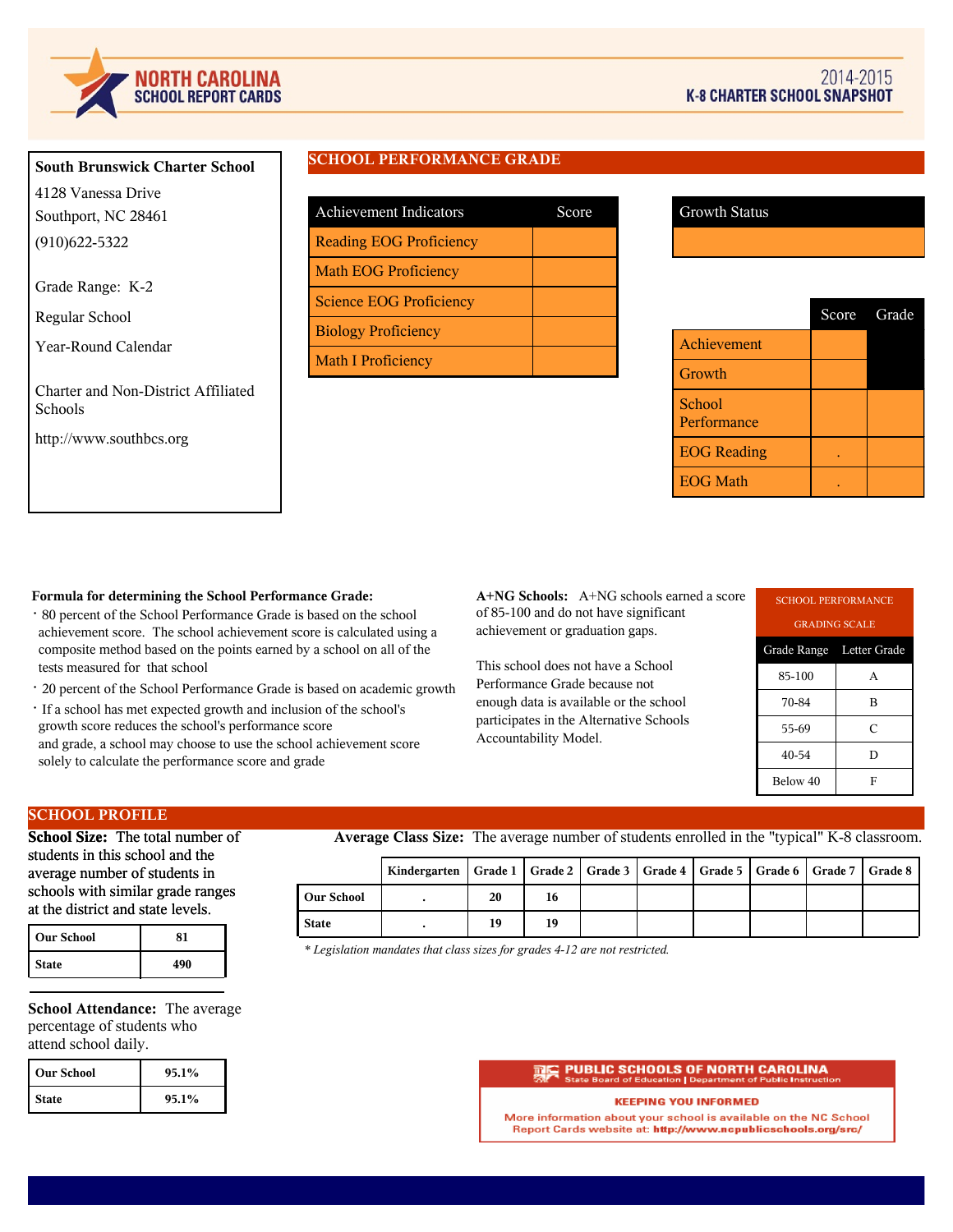### **SCHOOL PERFORMANCE**

**Performance of Students on the NC End-of-Grade Tests:** Percentage of Students at **Level 1** ( **Limited Command** of knowledge and skills)

| LEVEL 1           | Reading | Math | <b>Science</b> |
|-------------------|---------|------|----------------|
| <b>Our School</b> |         |      |                |
| <b>State</b>      |         |      |                |

 $N/A$  = Fewer than 5% of students

**Performance of Students on the NC End-of-Grade Tests:** Percentage of Students at **Level 2** ( **Partial Command** of knowledge and skills)

| LEVEL 2           | Reading | Math | <b>Science</b> |
|-------------------|---------|------|----------------|
| <b>Our School</b> |         |      |                |
| <b>State</b>      |         |      | ٠              |

 $N/A =$  Fewer than 5% of students

**Performance of Students on the NC End-of-Grade Tests:** Percentage of Students at **Level 3** ( **Sufficient Command** of knowledge and skills) *Students performing at Level 3 are performing at grade level.*

| <b>LEVEL 3</b> | Reading | Math | <b>Science</b> |
|----------------|---------|------|----------------|
| Our School     |         |      |                |
| <b>State</b>   |         |      |                |

 $N/A$  = Fewer than 5% students

**Performance of Students on the NC End-of-Grade Tests:** Percentage of Students at **Level 4** ( **Solid Command** of knowledge and skills) *Students scoring at Level 4 meet NC Standard for College-and Career-Readiness and are performing at or above grade level.*

| LEVEL 4      | Reading | Math | <b>Science</b> |
|--------------|---------|------|----------------|
| l Our School |         |      |                |
| <b>State</b> |         |      |                |

 $N/A$  = Fewer than 5% of students

**Performance of Students on the NC End-of-Grade Tests:** Percentage of Students at **Level 5** ( **Superior Command** of knowledge and skills) *Students scoring at Level 5 meet NC Standard for College-and Career-Readiness and are performing at or above grade level.*

| LEVEL 5           | Reading | Math | <b>Science</b> |
|-------------------|---------|------|----------------|
| <b>Our School</b> |         |      |                |
| <b>State</b>      |         |      |                |

 $N/A$  = Fewer than 5% of students

# **FIVE ACHIEVEMENT LEVELS**

**LEVEL 1: Limited Command** of knowledge and skills

- Performing At or Above Grade Level: NO
- Meets N.C. Standard for College-and Career-Readiness: NO

### **LEVEL 2: Partial Command** of knowledge and skills

- Performing At or Above Grade Level: NO
- Meets N.C. Standard for College-and Career-Readiness: NO

**LEVEL 3: Sufficient Command** of knowledge and skills

- Performing At or Above Grade Level: YES
- Meets N.C. Standard for College-and Career-Readiness: NO

### **LEVEL 4: Solid Command** of knowledge and skills

- Performing At or Above Grade Level: YES
- Meets N.C. Standard for College-and Career-Readiness: YES
- **LEVEL 5: Superior Command** of knowledge and skills
- Performing At or Above Grade Level: YES
- Meets N.C. Standard for College-and Career-Readiness: YES

## **What does this achievement level number mean?**

Students scoring at Levels 1 and 2 will likely need additional help next year to succeed in that subject area. Students scoring at Level 3 are considered proficient for that grade level or course, but may still need some targeted help in the next grade or course. Students scoring at Levels 4 and 5 are ready for the next grade or course, and are also on a path to be prepared for college or a career by the time they graduate.

*The reading and math End-of-Grade tests are administered in grades 3-8. The science End-of-Grade tests are administered in grades 5 and 8 only.*

 $\mathcal{L}_\text{max}$  and  $\mathcal{L}_\text{max}$  and  $\mathcal{L}_\text{max}$  and  $\mathcal{L}_\text{max}$  and  $\mathcal{L}_\text{max}$ 

 $\mathcal{L}_\text{max}$  and the contract of the contract of the contract of the contract of the contract of the contract of the contract of the contract of the contract of the contract of the contract of the contract of the contrac

**Annual Measurable Objectives (AMOs):** Per the Elementary and Secondary Education Act (ESEA), North Carolina set AMOs based on 2012-2013 data. Targets can be viewed at www.ncpublicschools.org/accountability/reporting.

Our school met . out of . targets.